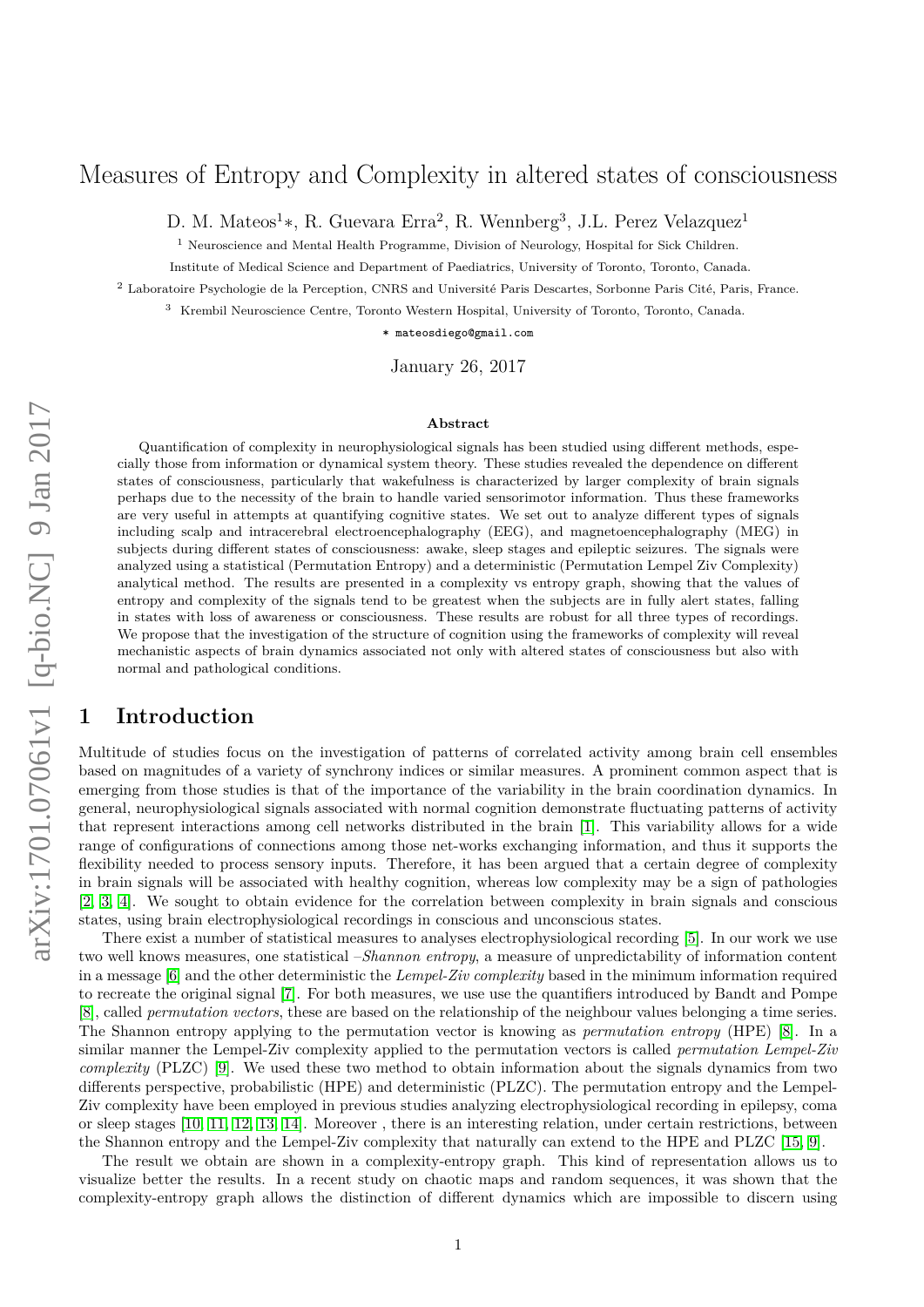each analysis separately ( [\[16\]](#page-5-15), unpublished results). In our work we analyze brain signals recorded using scalp (EEG), intracranial electroencephalogram (iEEG) and magnetoencephalogram (MEG), in fully alert states and in two conditions where consciousness is impaired: seizures and sleep. The hypothesis derived from the previous consideration on the variability of activity is that the brain tends towards larger complexity and entropy in wakefulness as compared with the altered states of consciousness.

# **2 Methods**

### **Electrophysiological recordings**

Recordings were analysed from 9 subjects using magnetoencephalography (MEG), scalp electroencephalography (EEG) or intracranial EEG (iEEG). Three epilepsy patients were studied with MEG; one epilepsy patient was studied with iEEG; 3 epilepsy patients were studied with simultaneous iEEG and scalp EEG; and 2 nonepileptic subjects were studied with scalp EEG.

For the study of seizures versus alert states, the three subjects with MEG recordings and the one with iEEG were used. Details of the patients' epilepsies, seizure types and the recording specifics have been presented in previous studies (MEG patients in [\[17\]](#page-5-16), 2005; iEEG patients in [\[18\]](#page-5-17)). For the study of sleep versus alert states, the 3 patients with combined iEEG and scalp EEG have been described previously (patients 1, 3, 4 in [\[19\]](#page-6-0)); the 2 subjects studied with scalp EEG alone had been investigated because of a suspected history of epilepsy, but both were ultimately diagnosed with syncope, with no evidence of epilepsy found during prolonged EEG monitoring. In brief, the MEG seizure recordings were obtained in one patient with primary generalized absence epilepsy, in one patient with symptomatic generalized epilepsy, and in one patient with frontal lobe epilepsy. The iEEG seizure recordings were obtained from a patient with medically refractory temporal lobe epilepsy as part of the patient's routine clinical pre-surgical investigation.

MEG recordings were obtained using a whole head CTF MEG system (Port Coquitlam, BC, Canada) with sensors covering the entire cerebral cortex, whereas iEEG electrodes were positioned in various locations including the temporal lobe epilepsy patient, the amygdala and hippocampal structures of both temporal lobes. EEG recordings were obtained using an XLTEK EEG system (Oakville, ON, Canada). The details of the acquisitions varied from patient to patient (e.g., acquisition rate varied from 200 to 625 Hz) and were taken into consideration for the data analyses. The duration of the recordings varied as well: for the seizure study, the MEG sample epochs were of 2 minutes duration each, with total recording times of 30-40 minutes; the iEEG patient sample was of 55 minutes duration. The sleep study data segments were each 2-4 minutes in duration, selected from continuous 24-hour recordings.

#### **Data analysis**

The data were analyzed throw the permutation Lempel Ziv complexity (PLZC) and the permutation entropy (PE). Due the relationship existing between these quantities the result were shown in a complexity-entropy graph, to extract information from the signals either deterministic to statistic. In this section we give a breve explanation of both method and the relationship between then.

#### **Permutation entropy**

The permutation entropy (HPE) is a measure develop by Bandt and Pompe [\[8\]](#page-5-7), for time series based on comparing neighboring values. The continuous time series is mapped onto a sequence of symbols which describe the relationship between present values and a fixed number of equidistant values at a given past time.

To understand the idea let us consider a real-valued discrete-time series  $\{X_t\}_{t>0}$ , and let  $d \geq 2$  and  $\tau \geq 1$  be two integers. They will be called the embedding dimension and the time delay, respectively. From the original time series, we introduce a *d*-dimensional vector  $Y_t^{(d,\tau)}$ :

$$
\mathbf{Y}_{t}^{(d,\tau)} \to (X_{t-(d-1)\tau}, ..., X_{t-\tau}, X_{t}); t \ge (d-1)\tau
$$

There are conditions on *d* and  $\tau$  in order that the vector  $\mathbf{Y}_t^{(d,\tau)}$  preserves the dynamical properties of the full dynamical system<sup>[1](#page-1-0)</sup>. The components of the phase space trajectory  $Y^{(d,\tau)}$  are sorted in ascending order. Then, we can define a *permutation vector*,  $\Pi_t^{d,\tau}$ , with components given by the position of the sorted values of the component of  $Y_t^{(d,\tau)}$  Each one of these vectors represents a pattern (or motif). There are *d*! possible patterns. It is possible to calculate the frequencies of occurrence of any of the *d*! possible permutation vectors. From these

<span id="page-1-0"></span><sup>&</sup>lt;sup>1</sup>For EEG signals values of  $d = 3, ..., 7$  have been recommended [\[8\]](#page-5-7); For the time lag, it is adequate to use a value of  $\tau = 1$  [\[20\]](#page-6-1), For all signals in this work we used the parameter  $d = 3, \ldots, 6$  and  $\tau = 1$ .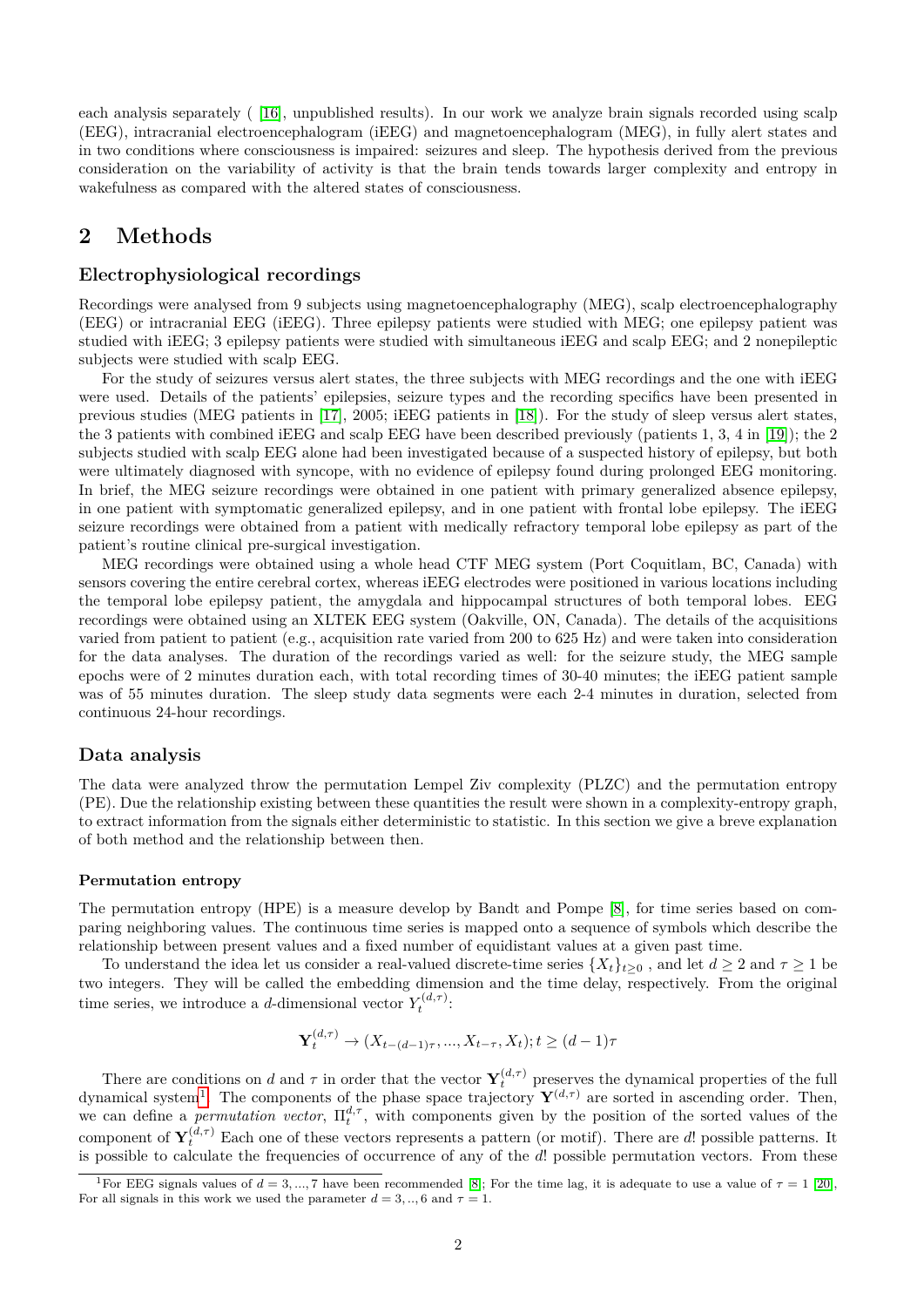frequencies, we can estimate the Shannon entropy associated with the probability distributions of permutation vector. If we denote the probability of occurrence of the *i*-th pattern by  $P(\Pi^{d,\tau})_i = P_i$  with  $i \leq d!$  then the (normalized) permutation entropy associated with the time series  $\{X_t\}$  is (measured in bits):

$$
H_{PE} = \frac{-\sum_{i=1}^{d!} P_i \log_2 P_i}{\log_2 d!} \tag{1}
$$

The fundamental assumption behind the definition of HPE is that the *d*! possible permutation vectors might not have the same probability of occurrence, and thus, this probability might unveil knowledge about the underlying system.

#### **Permutation Lempel-Ziv complexity**

Entropy is a statistical characterization of a random variable and/or sequence. An alternative caracterization of time series is the deterministic notion of complexity of sequences due to Kolomogorof. In this view, complexity is defined as the size of the minimal (deterministic) program (or algorithm) allowing to generate the observed sequence [\[15,](#page-5-14) Chap. 14]. Later on, Lempel and Ziv proposed to define such a complexity for the class of "programs" based on recursive copy-paste operators [\[7\]](#page-5-6).

To be more precise, let us consider a finite-size sequence  $S_{1:T} = S_1...S_T$  of size *T*, of symbols  $S_i$  that take their values in an alphabet A of finite size  $\alpha = |\mathcal{A}|$ . The definition of the Lempel–Ziv complexity lies in the two fundamental concepts of reproduction and production:

- *Reproduction*: it consists of extending a sequence  $S_{1:T}$  by a sequence  $Q_{1:N}$  via recursive copy-paste operations, which leads to  $S_{1:T+N} = S_{1:T}Q_{1:N}$ , i.e., where the first letter  $Q_1$  is in  $S_{1:T}$ , let us say  $Q_1 = S_i$ , the second one is the following one in the extended sequence of size  $T + 1$ , i.e.,  $Q_1 = S_{i+1}$ , etc.:  $Q_{1:N}$  is a subsequence of  $S_{1:T+N-1}$ . In a sense, all of the "information" of the extended sequence  $S_{1:T+N}$  is in  $S_{1:T}$ .
- *Production*: the extended sequence  $S_{1:T+N}$  is now such that  $S_{1:T+N-1}$  can be reproduced by  $S_{1:T}$ , but the last symbol of the extension can either follow the recursive copy-paste operation (thus we face to a reproduction) or can be "new". Note thus that a reproduction is a production, but the converse is false. Let us denote a production by  $S_{1:T} \Rightarrow S_{1:N+T}$ .

Any sequence can be viewed as constructed through a succession of productions, called a history  $H$ . For instance, a history of  $S_{1:T}$  can be  $\mathcal{H}(S_{1:T}) : \emptyset \Rightarrow S_1 \Rightarrow S_{1:2} \Rightarrow \cdots \Rightarrow S_{1:T}$ . The number the productions used for the generation  $C_{\mathcal{H}(S_{1:T})}$  is in this case equals to the size of the sequence. A given sequence does not have a unique history and in the spirit of the Kolmogorov complexity, Lempel and Ziv were interested in the optimal history, i.e., the minimal number of production necessary to generate the sequence. The size of the shortest history is the so-called Lempel–Ziv complexity, denoted as  $C[S_{1:T}] = \min_{\mathcal{H}(S_{1:T})} C_{\mathcal{H}(S_{1:T})}$  [\[7\]](#page-5-6). In a sense,  $C[S_{1:T}]$  describes the "minimal" information needed to generate the sequence  $S_{1:T}$  by recursive copy-paste operations.

As explained above, the Lempel–Zip complexity (*CLZ*) needed a alphabet of finite size to be used. In continuos time series as EEG or MEG it is necessary to discretized the series before calculating the *CLZ*. Using the same idea that in permutation entropy can be taken the alphabet as the set of permutation vectors  $\mathcal{A} = \{\Pi^{(d,\tau)}\}\$ and the alphabet large  $\alpha = |d|$ . This is called *permutation Lempel–Ziv complexity* (PLZC)<sup>[2](#page-2-0)</sup> [\[9\]](#page-5-8)

The most interesting thing is although analyzing a sequence from a completely deterministic point of view, it appears that  $C_{LZ}[S_{1:T}]$  sometimes also contains the concept of information in a statistical sense. Indeed, it was shown in references [\[15,](#page-5-14) [7\]](#page-5-6) that for a random stationary and ergodic process, when correctly normalized, the Lempel-Ziv complexity of the sequence tends to the entropy rate of the process; this result were extend to the permutation Lempel-Ziv complexity and the permutation entropy [\[9\]](#page-5-8); i.e.,

$$
\lim_{T \to +\infty} C_{LZ}[S_{1:T}] \frac{\log(T)}{T} = \lim_{T \to +\infty} \frac{H_{PE}[S_{1:T}]}{T}
$$
\n(2)

where  $H_{PE}[S_{0:T-1}]$  is the joint permutation entropy of the *T* symbols, and the righthand side is the permutation entropy rate (entropy per symbol) of the process. Such a property gave rise to the use of the permutation Lempel-Ziv complexity for permutation entropy estimation purposes.

## **3 Results**

The results obtained with recordings acquired during conscious state are compared with those acquired during unconscious states, with include sleep (all stages) and epileptic seizures. We note that while we work at the

<span id="page-2-0"></span><sup>2</sup> From now we call the permtation Lempel–Ziv complexity as *CLZ*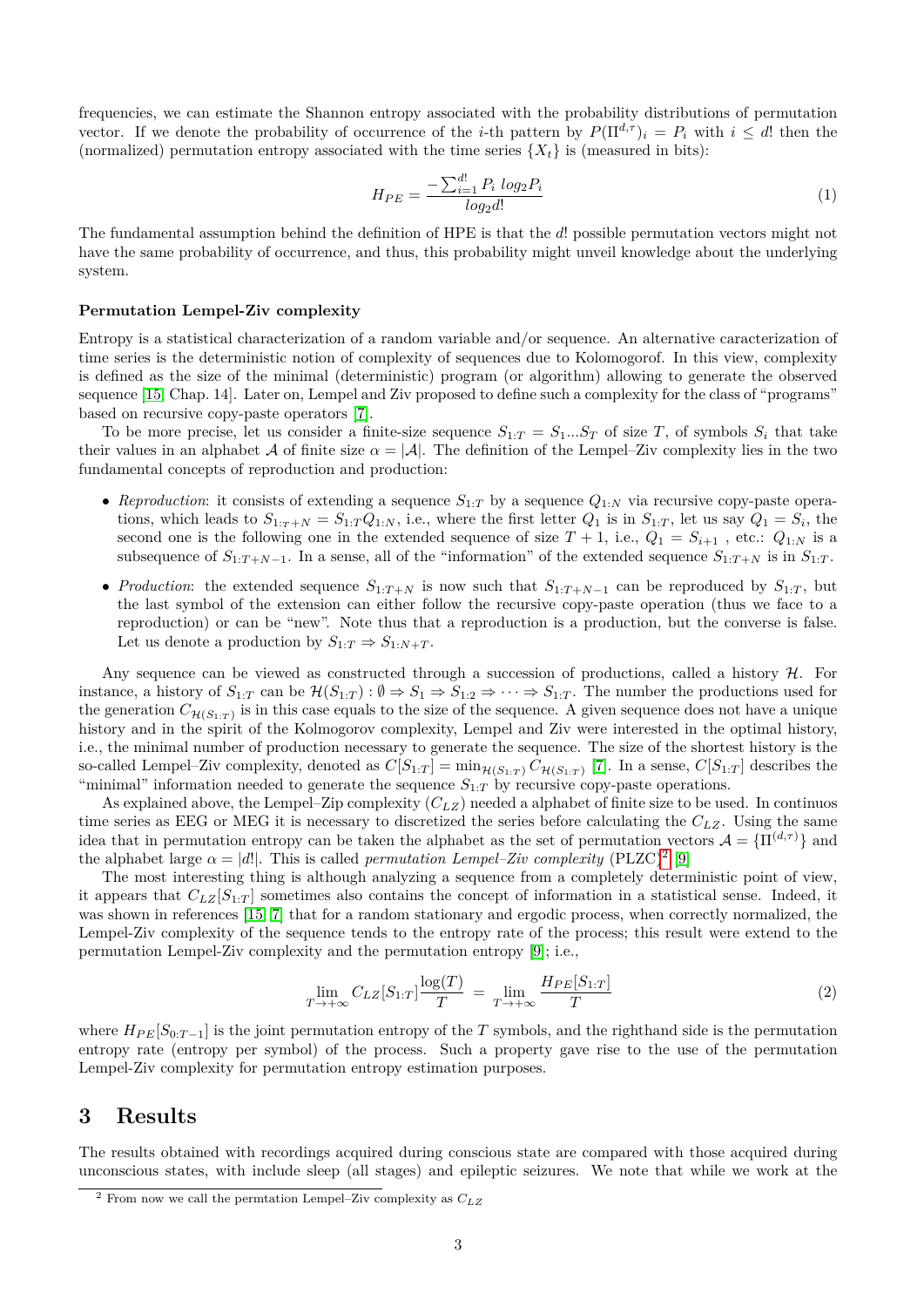signal level we made the reasonable assumption that the MEG and scalp EEG sensors record cortical activity underlying those sensors and thus throughout the text we used the term brain signals. On the other hand, the iEEG, obviously, records signals at the source level. For all the signals the permutation vector parameter used were  $d = 3, ..., 6$  and  $\tau = 1$ .

### **3.1 Entropy-complexity analysis from epileptic recordings**

To visualize the dynamics of entropy and complexity in the time, we use a non overlapping running window  $(\Delta = 625)$  corresponding to [1](#page-7-0)*s* MEG recording points. For each window the PLZC and HPE were calculated. Fig. 1 shows the complexity (PLZC) and entropy (HPE) values correspond to a MEG recording from a patient suffering primary generalized epilepsy (A), secondary generalized epilepsy (B) and an frontal lobe epilepsy (C). For patients A and B the entropy and complexity values represented were calculated the average over the 143 channels. For patient C the values in each plot correspond a particular channel.

One MEG channel corresponding to patient A, are shown in the inset of Fig. [1A](#page-7-0)), where the seizure is visible as a high amplitude in signal. The complexity-entropy graph depict clearly the dynamics of the ictal event. During conscious states (baseline) – when patients remain conscious since they are not having generalized seizures– the PLZC and HPE tent to maximum values, but as the patients experience seizures both values decrease widely, returning to the original baseline values after the event.

Similar result can be seen in patient B who had 7 seizures, the seizures are visible in the inset of Fig. [1B](#page-7-0). We can see in the graph that the baseline and the interictal activity – the recording between to seizures – reach always the highest values in entropy and complexity, declining to values well below in the ictal state (seizure). This result is repeated for each of the seizures.

In Fig. [1C](#page-7-0) we show the analysis for 4 different MEG channels corresponding to: left frontal (LF23), left temporal (LT5), left occipital (LO41) and right occipital (RO43). The first two belong to the region where the seizure spread. For all channels the values of HPE and PLZC are higher in baseline, however the entropy and complexity decay in the most affected areas (LF23, LT5), while for the other areas (LO41, RO43) the complexity doesn't change, there being a small decrease in entropy. Similar result were found in the signals of the other epileptic patients, recorded with scalp EEG and iEEG.

A possible explanation for this decreas in complexity and entropy during seizures, is that there is higher synchrony during ictal periods (seizures), therefore this causes the recording signals become more stereotyped, the number of permutation vectors used to quantized the signals are smaller and more regular giving a lower entropy and complexity. This will be further commented in the discussion.

### **3.2 Entropy-complexity analysis during sleep stages**

Te recording in these cases were of 2-4 minutes duration during wakefulness with eyes opened ('Awake') or closed, and in sleep stages slow-wave 2 (Sws2), slow-wave 3-4 (Sws3-4) and rapid eye movement ('REM'). Fig. [2A](#page-8-0) shows entropy and complexity values applying to 4 whole recording (iEEG channels): left frontal media (LFM1), right frontal media (RFM4), left temporal anterior (LTA1), right temporal anterior (RTA4). The various stages of sleep are remarkably differentiated in the graph. Note how during wakefulness entropy and the complexity is in the higher region of the graph, whereas for the slow wave stages, the values stay in the lower region. The deepest sleep stage, slow wave 3-4 (sws 3-4), has consistently the lowest entropy and complexity. Interestingly, entropy during REM sleep is very close, in most cases, to the normal, alert state. This result may not be as surprising as it appeare, if we consider the mental activity during REM episodes that are normally associated with dreams. The results are in agreement with those reported in [\[12,](#page-5-11) [13\]](#page-5-12).

The results for 4 scalp EEG channels are shown in Fig. [2B](#page-8-0), where the same result was obtained: higher complexity and entropy for awake state and lower for deep sleep state. In this case, during REM, the values remains between slow-wave period and wakefulness. For the other 2 subjects analyzed we obtained similar results. This example demonstrates that the same qualitative result is obtained with different recording techniques. The similarity of the result indicate that these type of analysis is not influenced by the recording methodology.

## **4 Discusion**

Our results indicate a pronounced loss of entropy and complexity in brain signals during unconscious states or in states that do not represent full alertness (eyes closed). This is consistent with what the signals represent: the coordinated collective activity of cell ensembles, which, in alert states, are responsible for optimal sensory processing. This optimality requires certain variability in the interactions among those cell networks, which will be conceivably represented in greater complexity.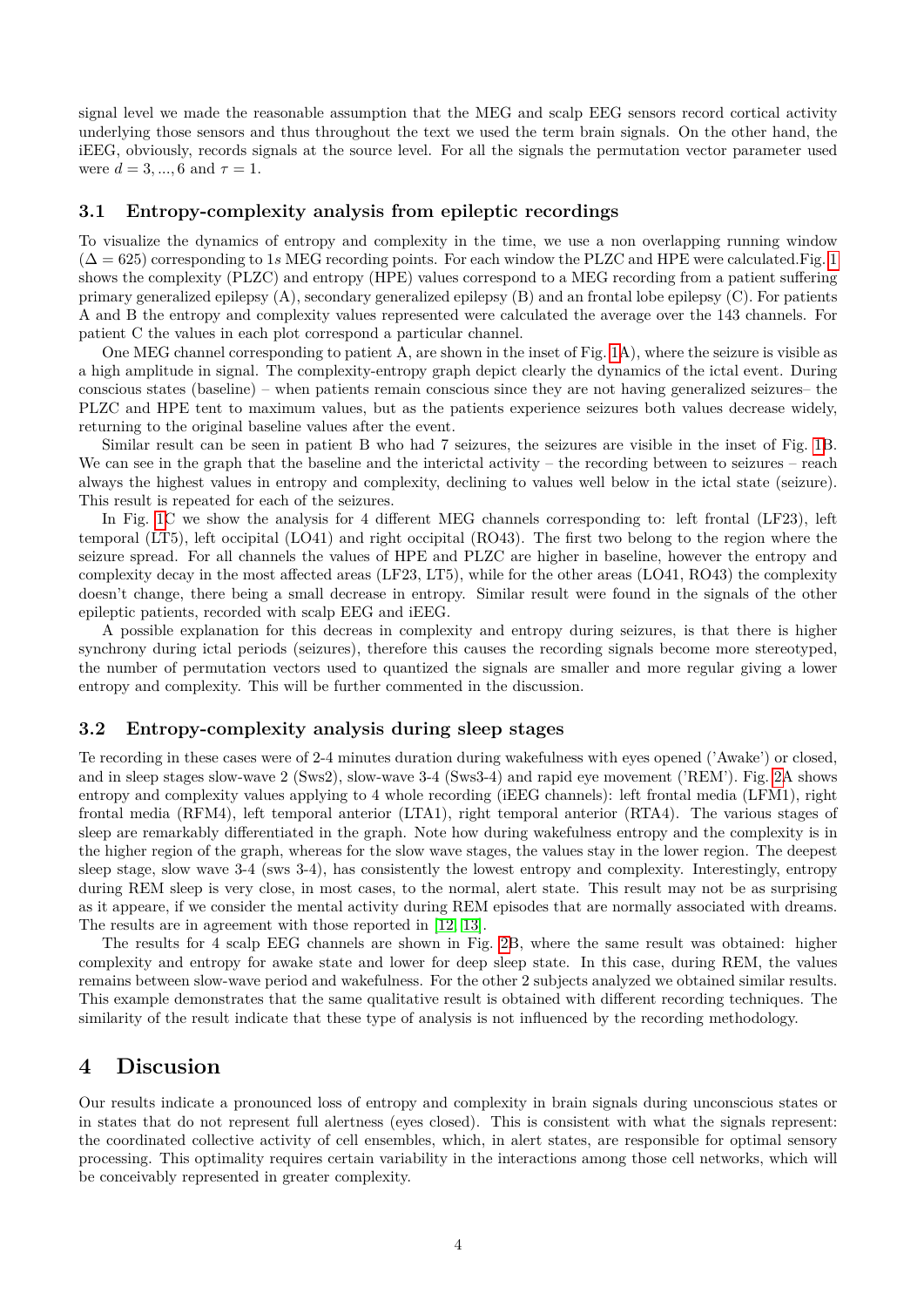Previous work has indicated less variability in the coordinated activity patterns in altered states of consciousness, mainly derived from the analysis of synchronization in patients in coma [\[21,](#page-6-2) [22\]](#page-6-3), or during seizures [\[17,](#page-5-16) [23\]](#page-6-4). A common feature of several theories of consciousness is the notion of a broad distribution of cellular interactions in the brain that results in conscious awareness (reviewed in [\[24\]](#page-6-5)). This requirement implies that a certain, high degree of variability in the formation and dissolution of functional cell ensembles should take place [\[25\]](#page-6-6), and this variability will be reflected in higher complexity of the brain signals during alert states. Moreover in several computational studies have revealed as well the lower complexity associated with epilepsy and abnormal cognitive states, like schizophrenia [\[26\]](#page-6-7)

In fully alert states, brain recordings exhibit higher frequencies of relatively low amplitude, and are less regular than during other states where alertness is perturbed, including closing the eyes (when a prominent periodic alpha rhythm appears in parieto-occipital areas, for instance). Brain cell ensembles that need to integrate and segregate sensorimotor transformations while they receive rich sensory-motor inputs [\[27\]](#page-6-8); it is then conceivable that these characteristics will be reflected in the high entropy and complexity values we observe. As consciousness is gradually lost, during sleep, the values of entropy and complexity decrease because brain networks do not need the richness in states needed to process the sensorium. The lack of arrival of multiple sensory inputs during unconscious states decreases the need for neurons to display many different firing frequencies, since there is not much integration/segregation being done at those stages and there is not much sensory load. One consequence of this change in firing patterns during unconscious states, particularly in sleep (for a comprehensive review of the neurophysiological mechanisms leading to slow-wave sleep and other thalamocortical phenomena see [\[28\]](#page-6-9)) is that the high frequencies (gamma range) become less prominent and there is higher synchrony at lower frequencies. As well, the amplitude of the slow waves is now high since there are more synchronized cells. Thus, all these events result in the recording becoming more regular and exhibiting the typical slow wave frequencies, and therefore our complexity measures decrease as compared to alert states. These results are consistent with measures obtained from analysis of sleep EEG using permutation entropy [\[12\]](#page-5-11) and other nonlinear measures, such as approximate entropy, correlation dimension, recurrence plots and Hurst exponent, amongst others [\[29,](#page-6-10) [30,](#page-6-11) [31\]](#page-6-12).

In the case of the epileptic recordings we have observed that the complexity and entropy values are larger in the interictal stage (between seizures) and decline sharply in the ictal stage (seizures). This may be due to the fact that seizures are characterized by excessive synchronous neuronal activity, which generates predominance of large amplitude waveforms, the frequencies depending on the seizure type; e.g., the frequency is low in absence seizures (3-4 Hz), but vary substantially in temporal lobe seizures. However, the frequencies remain relatively constant for certain time periods (originating a distribution of periodic epochs, or laminar phases), that have been used in the characterization of dynamical regimes in epileptiform activity [\[32\]](#page-6-13), and therefore the complexity and entropy tend to decrease. During the sleep stages we also found decreased entropy and complexity as compared with alert states, a reflection of the aforementioned emergence of highly synchronous cell activity during slow wave sleep. On the other hand, we found that complexity during REM sleep is similar to that of the awake state. This is conceivable since REM episodes are normally associated with dreaming, and there is certain cognitive activity going on in dreams, when there is partial awareness. Previous work has shown decreases in HPE and LZC in patients under anesthesia effects [\[14,](#page-5-13) [10,](#page-5-9) [33\]](#page-6-14), thus the decreased complexity of brain signals in unconscious states may be a common phenomenon.

Hence in the final analysis what we measure, at the macro(meso)scopic level (through the recording of collective cel activity in EEG or MEG), is a reflection of that the brain handles more information during wakefulness. A larger code is required to manipulate more information. The complexity/entropy of the signals used in this work have been quantified through the Bandt and Pompe method [\[8\]](#page-5-7), which focuses on the relative values of neighbouring data points in a time series. Every embedding vector (or motif  $\Pi_i^{d,\tau}$ ) gives an idea of how the waveform is, in a small section, of the original signal. As the original signal carries more variable information, the waveform tend to be more fluctuating, and the number of distinct motifs required to map it increases. Because of that the probability distribution of motifs  $P(\Pi^{d,\tau})$  tends to be uniform, and this caused entropy increase. Besides, due to of the waveform fluctuation, the PLZC increases too, since much more information is required to reconstruct the signal. In contrast, for monotonal repetitive signals which have little new information, just a limited number of motifs are required, e.g. for a sinusoidal signal the PLZC and HPE tend to be zero.

We note that our present resutls are complementary to those recently obtained using measures of coordinated activity, namely the number of configurations of connections derived from an index of phase synchronization [\[1\]](#page-5-0); we should consider that the present analysis, done on the raw signals, represent too correlated activity as each local field potential (in case of iEEG) or signals recorded in scalp EEG or MEG represent the collective activity in cell ensembles, thus these signals are themselves a measure of coordinated cell activity, and therefore it is not surprising we obtain similar observations

It can be concluded that in the awake state, when information has to be handled is larger, the complexity and entropy of the signals recorded from the brain tend to be higher than in absence of consciousness, a result that stems from the distinct waveforms recorded in these mental states.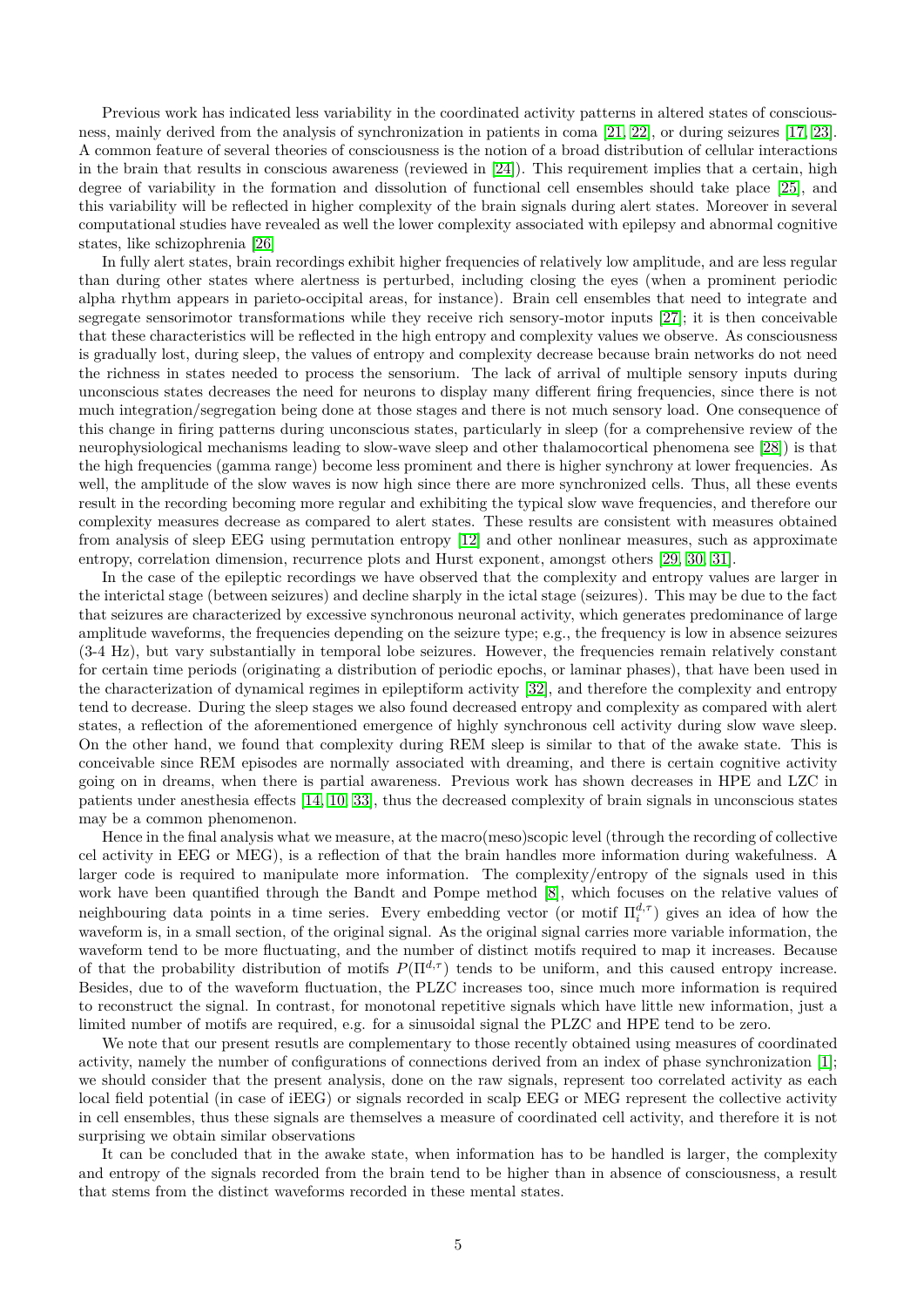# **References**

- <span id="page-5-0"></span>[1] R. M. Guevara Erra, D. M. Mateos, R. Wennberg, and J. L. Perez Velazquez. Towards a statistical mechanics of consciousness: maximization of number of connections is associated with conscious awareness. *Physical Review E, (in press)*, 2016.
- <span id="page-5-1"></span>[2] Douglas D Garrett, Gregory R Samanez-Larkin, Stuart WS MacDonald, Ulman Lindenberger, Anthony R McIntosh, and Cheryl L Grady. Moment-to-moment brain signal variability: a next frontier in human brain mapping? *Neuroscience & Biobehavioral Reviews*, 37(4):610–624, 2013.
- <span id="page-5-2"></span>[3] Jose L Perez Velazquez, Miguel A Cortez, O Carter Snead, and Richard Wennberg. Dynamical regimes underlying epileptiform events: role of instabilities and bifurcations in brain activity. *Physica D: Nonlinear Phenomena*, 186(3):205–220, 2003.
- <span id="page-5-3"></span>[4] D. M. Mateos, J. M. Diaz, and P. W. Lamberti. Permutation entropy applied to the characterization of the clinical evolution of epileptic patients under pharmacologicaltreatment. *Entropy*, 16(11):5668–5676, 2014.
- <span id="page-5-4"></span>[5] Katerina Hlaváčková-Schindler, Milan Paluš, Martin Vejmelka, and Joydeep Bhattacharya. Causality detection based on information-theoretic approaches in time series analysis. *Physics Reports*, 441(1):1–46, 2007.
- <span id="page-5-5"></span>[6] C. E. Shannon. A mathematical theory of communication. *The Bell System Technical Journal*, 27(4):623–656, October 1948.
- <span id="page-5-6"></span>[7] A. Lempel and J. Ziv. On the complexity of finite sequences. *IEEE Transactions on Information Theory*, 22(1):75–81, January 1976.
- <span id="page-5-7"></span>[8] C. Bandt and B. Pompe. Permutation entropy: A natural complexity measure for time series. *Physical Review Letters*, 88(17):174102, April 2002.
- <span id="page-5-8"></span>[9] S. Zozor, D. Mateos, and P. W. Lamberti. Mixing Bandt–Pompe and Lempel–Ziv approaches: another way to analyze the complexity of continuous-states sequences. *The European Physical Journal B*, 87(5):107, kli 2014.
- <span id="page-5-9"></span>[10] E. Olofsen, J. W. Sleigh, and A. Dahan. Permutation entropy of the electroencephalogram: a measure of anaesthetic drug effect. *British journal of anaesthesia*, 101(6):810–821, 2008.
- <span id="page-5-10"></span>[11] E. Ferlazzo, N. Mammone, V. Cianci, S. Gasparini, A. Gambardella, A. Labate, M. A. Latella, V. Sofia, M. Elia, F. C. Morabito, et al. Permutation entropy of scalp eeg: A tool to investigate epilepsies: Suggestions from absence epilepsies. *Clinical Neurophysiology*, 125(1):13–20, 2014.
- <span id="page-5-11"></span>[12] N. Nicolaou and J. Georgiou. The use of permutation entropy to characterize sleep electroencephalograms. *Clinical EEG and Neuroscience*, 42(1):24–28, 2011.
- <span id="page-5-12"></span>[13] A. G. Casali, O. Gosseries, M. Rosanova, M. Boly, S. Sarasso, K. R. Casali, S. Casarotto, M. Bruno, S. Laureys, G. Tononi, et al. A theoretically based index of consciousness independent of sensory processing and behavior. *Science translational medicine*, 5(198):198ra105–198ra105, 2013.
- <span id="page-5-13"></span>[14] X. S. Zhang, R. J. Roy, and E. W. Jensen. Eeg complexity as a measure of depth of anesthesia for patients. *Biomedical Engineering, IEEE Transactions on*, 48(12):1424–1433, 2001.
- <span id="page-5-14"></span>[15] T. M. Cover and J. A. Thomas. *Elements of Information Theory*. John Wiley & Sons, Hoboken, New Jersey, 2nd edition, 2006.
- <span id="page-5-15"></span>[16] D. Mateos and S. Zozor. On the analysis of signals in a permutation lempel–ziv complexity - permutation shannon entropy plane. *Manuscript submitted for publication.*, 2016.
- <span id="page-5-16"></span>[17] L. Garcia Dominguez, R. A Wennberg, W. Gaetz, D. Cheyne, O. C. Snead, and J. L. Perez Velazquez. Enhanced synchrony in epileptiform activity? local versus distant phase synchronization in generalized seizures. *The Journal of neuroscience*, 25(35):8077–8084, 2005.
- <span id="page-5-17"></span>[18] J. L. Perez Velazquez, L. G. Dominguez, V. Nenadovic, and R. A. Wennberg. Experimental observation of increased fluctuations in an order parameter before epochs of extended brain synchronization. *Journal of biological physics*, 37(1):141–152, 2011.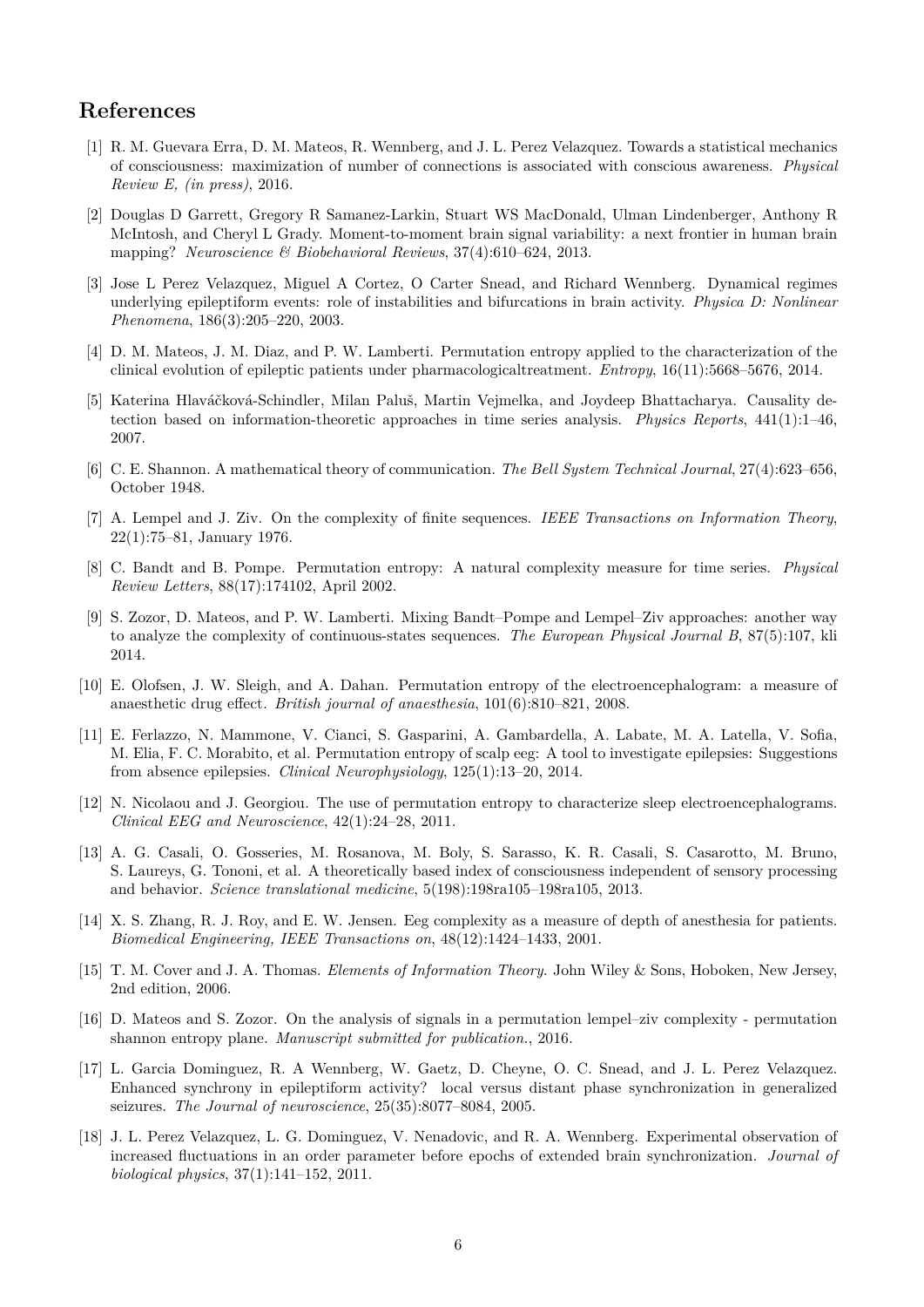- <span id="page-6-0"></span>[19] R. Wennberg. Intracranial cortical localization of the human k-complex. *Clinical Neurophysiology*, 121(8):1176–1186, 2010.
- <span id="page-6-1"></span>[20] A. A Bruzzo, B. Gesierich, M. Santi, C. A. Tassinari, N. Birbaumer, and G. Rubboli. Permutation entropy to detect vigilance changes and preictal states from scalp eeg in epileptic patients. a preliminary study. *Neurological sciences*, 29(1):3–9, 2008.
- <span id="page-6-2"></span>[21] Vera Nenadovic, James S Hutchison, Luis Garcia Dominguez, Hiroshi Otsubo, Martin P Gray, Rohit Sharma, Jason Belkas, and Jose Luis Perez Velazquez. Fluctuations in cortical synchronization in pediatric traumatic brain injury. *Journal of neurotrauma*, 25(6):615–627, 2008.
- <span id="page-6-3"></span>[22] V Nenadovic, J. L. Perez Velazquez, and J. S. Hutchison. Phase synchronization in electroencephalographic recordings prognosticates outcome in paediatric coma. *PloS one*, 9(4):e94942, 2014.
- <span id="page-6-4"></span>[23] J. L. Perez Velazquez, L. Garcia Dominguez, and R. Wennberg. Complex phase synchronization in epileptic seizures: evidence for a devil's staircase. *Physical Review E*, 75(1):011922, 2007.
- <span id="page-6-5"></span>[24] P. C. Klink, M. W. Self, V. A.F. Lamme, P. R Roelfsema, and S.M. Miller. Theories and methods in the scientific study of consciousness. *The Constitution of Phenomenal Consciousness: Toward a Science and Theory*, 92, 2015.
- <span id="page-6-6"></span>[25] H. Flohr. Sensations and brain processes. *Behavioural brain research*, 71(1):157–161, 1995.
- <span id="page-6-7"></span>[26] G Karl Steinke and Roberto F Galán. Brain rhythms reveal a hierarchical network organization. *PLoS Comput Biol*, 7(10):e1002207, 2011.
- <span id="page-6-8"></span>[27] G. Tononi. An information integration theory of consciousness. *BMC neuroscience*, 5(1):42, 2004.
- <span id="page-6-9"></span>[28] Alain Destexhe and Terrence J Sejnowski. Thalamocortical assemblies: How ion channels, single neurons and large-scale networks organize sleep oscillations. 2001.
- <span id="page-6-10"></span>[29] J. Röschke and J.B. Aldenhoff. A nonlinear approach to brain function: deterministic chaos and sleep eeg. *Sleep: Journal of Sleep Research & Sleep Medicine*, 1992.
- <span id="page-6-11"></span>[30] R. Acharya, O. Faust, N. Kannathal, T. Chua, and S. Laxminarayan. Non-linear analysis of eeg signals at various sleep stages. *Computer methods and programs in biomedicine*, 80(1):37–45, 2005.
- <span id="page-6-12"></span>[31] N. Burioka, M. Miyata, G. Cornélissen, F. Halberg, T. Takeshima, D. T. Kaplan, H. Suyama, M. Endo, Y. Maegaki, T. Nomura, et al. Approximate entropy in the electroencephalogram during wake and sleep. *Clinical EEG and neuroscience*, 36(1):21–24, 2005.
- <span id="page-6-13"></span>[32] J.L. Perez Velazquez, H. Khosravani, A. Lozano, B. Bardakjian, P. L. Carlen, R. Wennberg, et al. Type iii intermittency in human partial epilepsy. *European Journal of Neuroscience*, 11(7):2571–2576, 1999.
- <span id="page-6-14"></span>[33] D. Li, X. Li, Z. Liang, L. J. Voss, and J. W. Sleigh. Multiscale permutation entropy analysis of eeg recordings during sevoflurane anesthesia. *Journal of neural engineering*, 7(4):046010, 2010.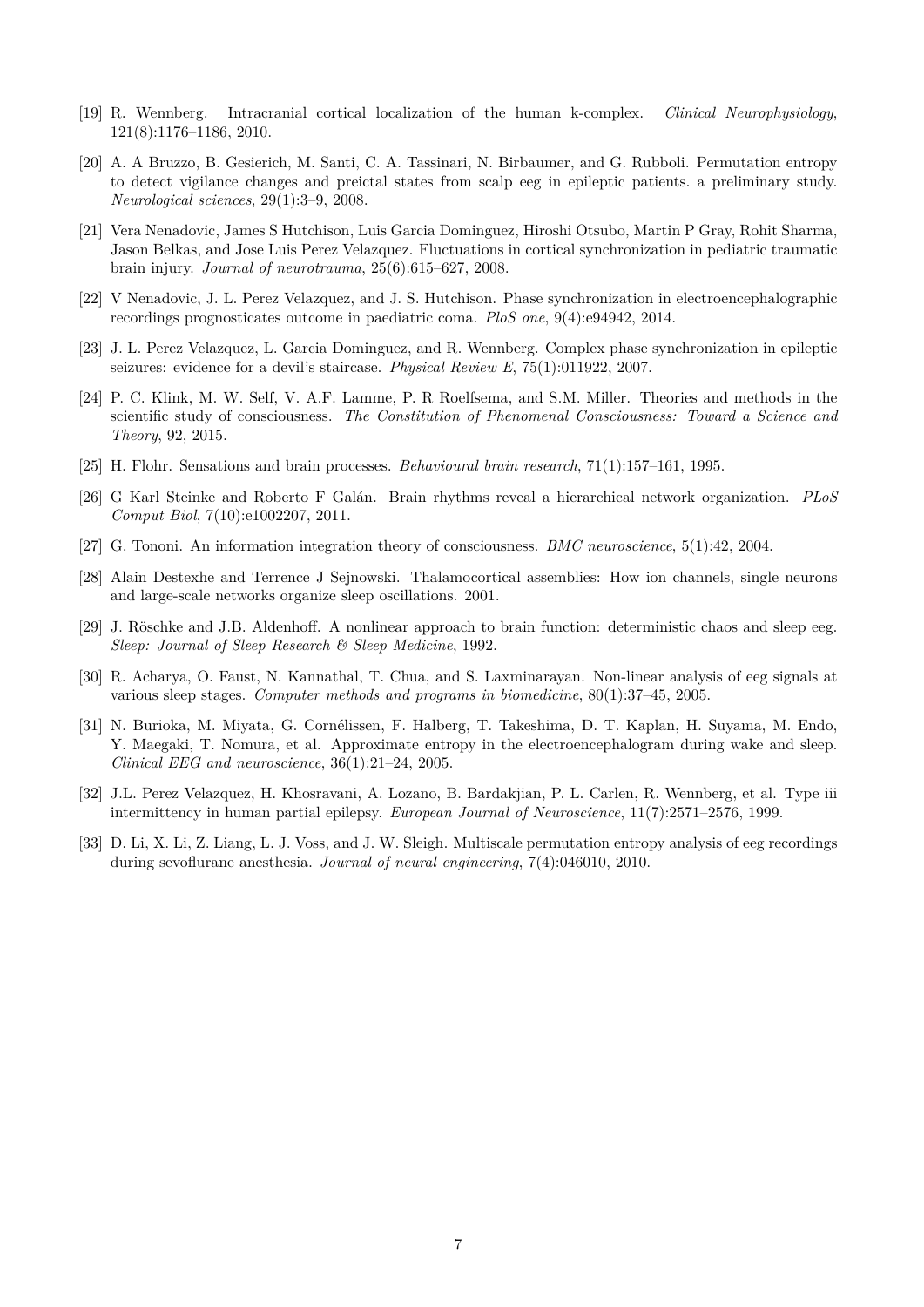

<span id="page-7-0"></span>Figure 1: Represent the permutation Lempel Ziv complexity  $(C_{LZ})$  vs permutation entropy  $(H_{PE})$  (with parameter  $d = 4$  and  $\tau = 1$ ) time tracking values for a MEG signal in epileptic patients during conscious, baseline (BL) and unconscious, seizure (Sz) states. A) Patient with primary generalized epilepsy, the MEG signal for one channel is plotted in the inset (the high amplitude represent the seizure). We observe that before the seizure entropy and the complexity the values remains very high, decreasing in the seizure epoch and return to the original values after the seizure. B) Patient with secondary generalized epilepsy, who had 7 seizure during the recording period, is in the inset. When the patient stay in the inter-ictal state (no seizure period) entropy and complexity values are higher and decreasing in the every attack. C) Patient suffering from frontal lobe epilepsy; 4 channels were analysed separately, left frontal (LF23), left temporal (LT5), left occipital (LO41), right occipital (RO43). For the two recording areas affecting by the seizure (LF23 and LT5) entropy and complexity change in the ictal state, but for the areas which are not affected (LO41 and RO43), the  $C_{LZ}$  and  $H_{PE}$  values are the same that in baseline state. The same result we obtained for the parameter  $d = 3, 4, 5, 6$  and  $\tau = 1$ .